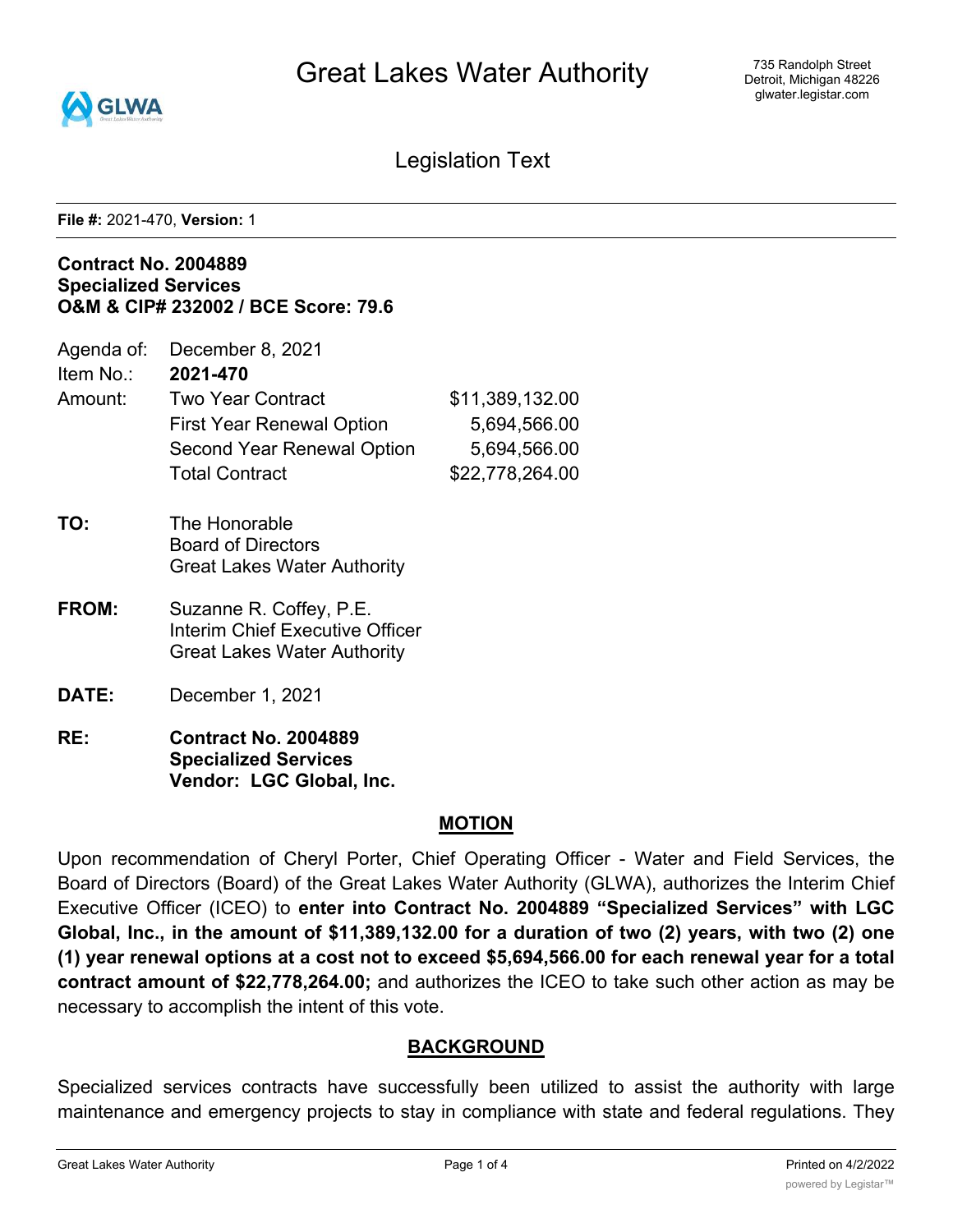also provide the necessary support for urgent and emergency tasks that require immediate attention. Specifically, the GLWA's major maintenance responsibilities include the performance of corrective (i.e., immediate/urgent/emergency), preventive (i.e., regularly scheduled intervals) and predictive (i.e., measured equipment operational intervals) maintenance on huge pumping units, motors, valves and related support equipment at the water treatment plants (WTP), water booster stations (WBS), pressure regulating valves (PRVs), remote sites, sewer lift stations and current combined sewer outfalls (CSO).

## **JUSTIFICATION**

The purpose of this contract is to provide supplemental specialized services to GLWA, in terms of equipment and staff, to address various specialized tasks outside of the core, day-to-day operations and maintenance tasks of GLWA. Examples include dismantling and installing large (500 horsepower and above) pumps and motors as periodically required for maintenance, repair, and replacement. This is a replacement contract for CON-158 and was competitively bid as RFB-2004889. This contract will also provide staffing for storm watches at the Conner, Freud, and Bluehill sanitary/storm pump stations.

Specialized Services Contract No. 2004889 is needed to accomplish a number of emergency projects throughout the water treatment plants, water booster stations and wastewater collection system to keep these systems in compliance. GLWA does not have sufficient equipment and staff necessary to perform all the crucial emergency specialized functions in addition to providing urgent and emergency maintenance work. An award of Specialized Services Contract No. 2004889 is crucial for the authority to augment its equipment and provide specialized services to maintain its facilities, and to comply with state and federal regulatory agencies' directives assuring the health and welfare of GLWA customers in the areas of water treatment, water transmission, sewage transport, collection, and discharge. This contract gives GLWA the flexibility to bring on additional specialized resources when an urgent need or emergency arises.

## **FINANCIAL PLAN IMPACT**

**Summary:** The proposed contract with LGC Global, Inc. encompasses primarily Operations & Maintenance expense with potential for Capital Expenses as well. The FY 2022 budget and five-year financial plan was based on the previous contract period. The value of the contract is within the current financial plan in total. Sufficient funds will be provided in the Sewer Construction Fund as well as Operations & Maintenance (O&M) financial plan for this contract related to contractual operating services, contractual professional services, and repairs & maintenance.

**Funding Source:** Operations & Maintenance (O&M) Budget

Sewer Construction Fund

**Cost Center(s):** Systems Control Operations....Centralized Services cost center 882301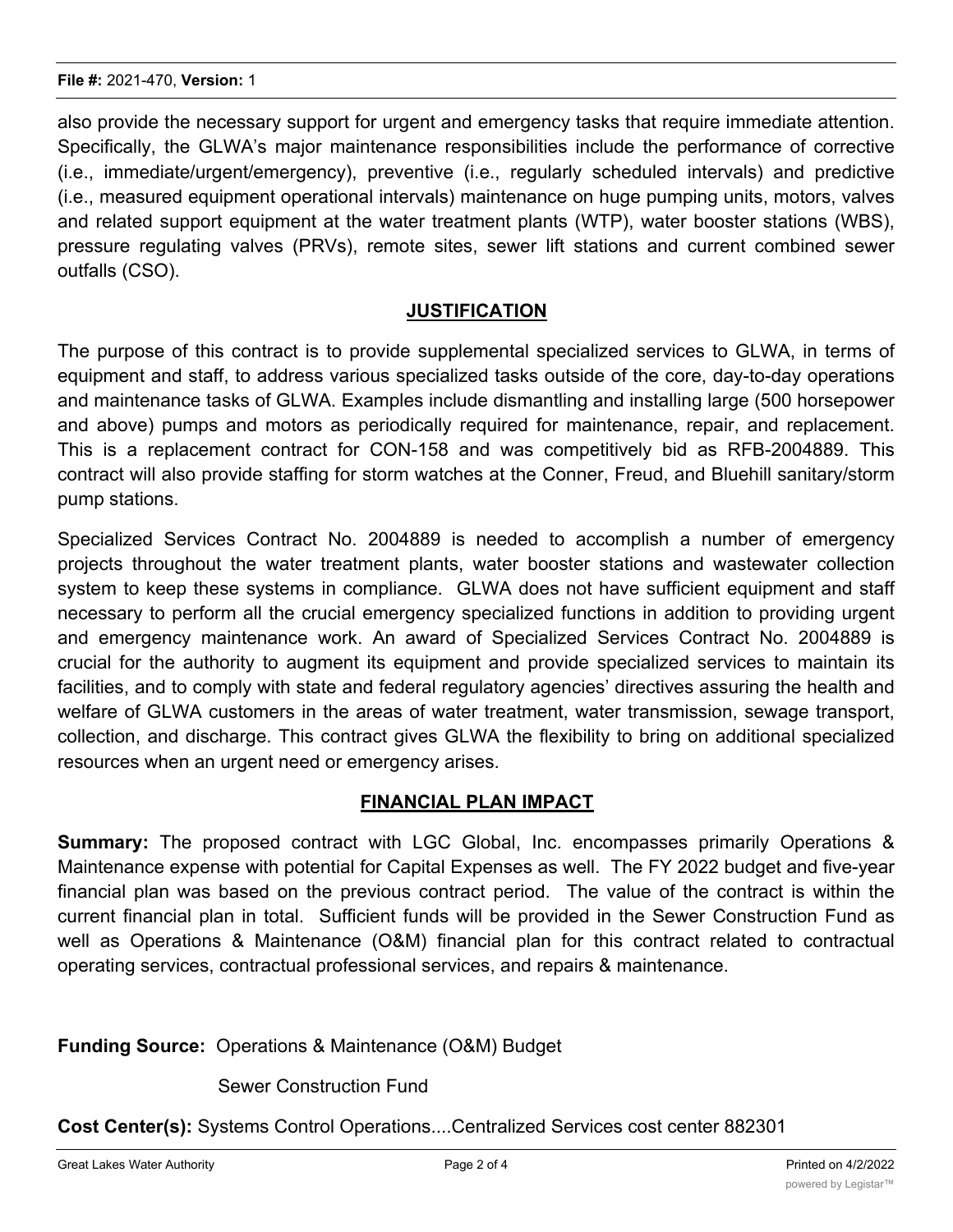Field Service Operations….…..Centralized Services cost center 882431 Belle Isle Pump Station…....Wastewater Operations cost center 892342 Blue Hill Pump Station….....Wastewater Operations cost center 892343 Conner Pump Station……...Wastewater Operations cost center 892345 Fischer Pump Station……...Wastewater Operations cost center 892347 Freud Pump Station……….Wastewater Operations cost center 892349 Woodmere Pump Station....Wastewater Operations cost center 892352

**Expense Type(s):** Contractual Operating Services (617900) Contractual Professional Services (617903) Repairs & Maintenance-Equipment (622300)

Construction (616900)

**Estimated Cost by Year and Related Forecasted Variance:** See table below.

| <b>Fiscal Year</b>                | <b>Amount</b>   |
|-----------------------------------|-----------------|
| FY 2022 Budget (Prorated)         | \$1,010,000.00  |
| FY 2023 Financial Plan            | 6,060,000.00    |
| FY 2024 Financial Plan            | 6,060,000.00    |
| FY 2025 Financial Plan            | 6,060,000.00    |
| FY 2026 Financial Plan (Prorated) | 5,050,000.00    |
| <b>Financial Plan Forecast</b>    | \$24,240,000.00 |
| <b>Proposed Contract Amount</b>   | \$22,778,264.00 |
| Variance (positive/ (negative))   | \$1,461,736.00  |

In the event this contract is utilized to support capital delivery projects, budget amendments may be prepared.

# **COMMITTEE REVIEW**

This item was presented to the Operations and Resources Committee at its meeting on December 8,